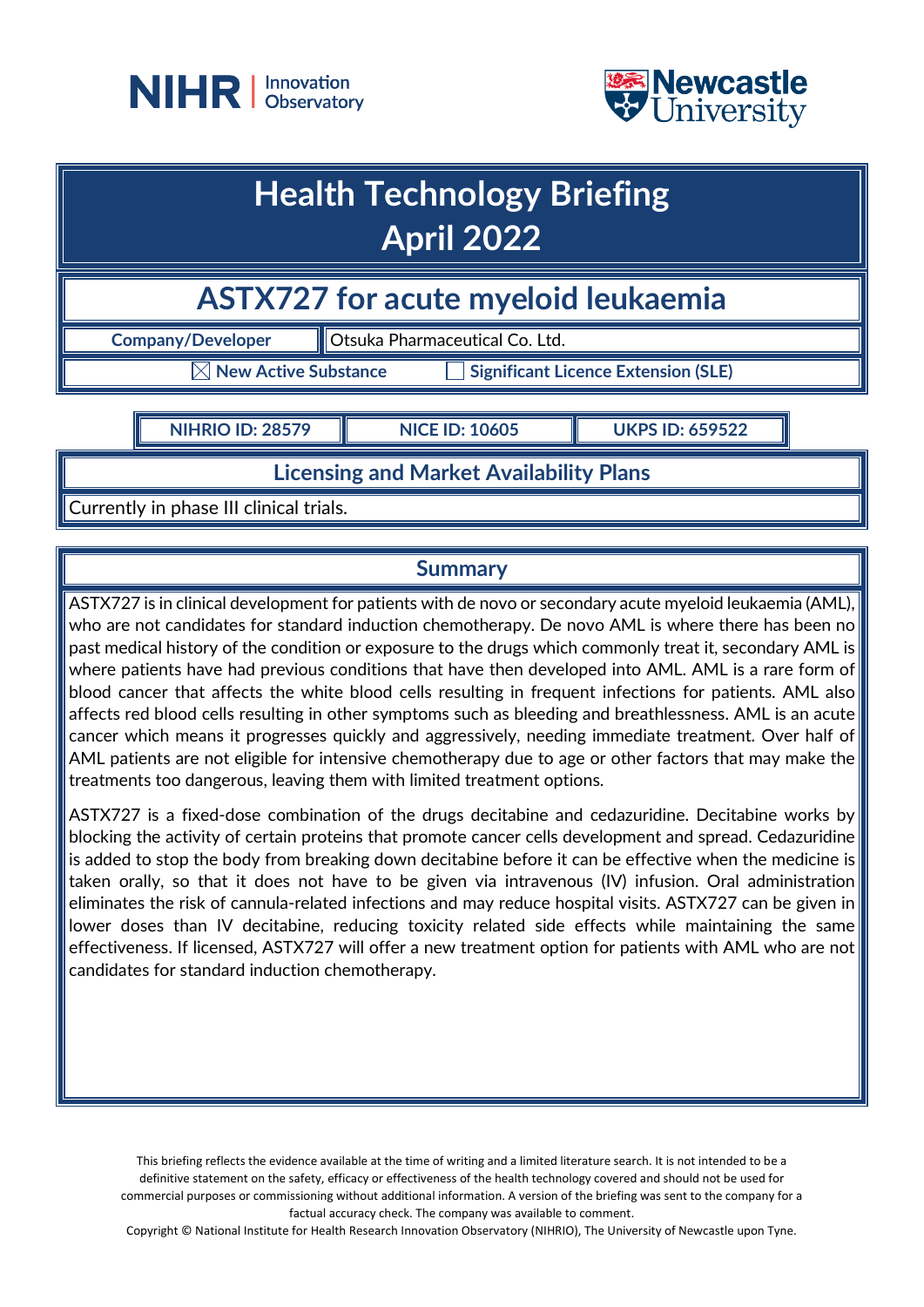



### **Proposed Indication**

The treatment of adult patients with de novo or secondary acute myeloid leukaemia. 1

L

# **Technology**

**Description** 

ASTX727 (Inqovi) is a fixed-dose combination of decitabine (35mg) and cedazuridine (100mg).2 Decitabine is a cytidine deoxynucleoside analogue which is converted into decitabine triphosphate in the body, and then incorporated into the recipients DNA where it blocks the activity of DNA methyltransferase (DNMTs) enzymes which promote the development and progression of cancer cells.<sup>3</sup> Cedazuridine works by inhibiting cytidine deaminase, an enzyme primarily found in the gastrointestinal tract and liver that breaks down cytidine and cytidine analogues such as decitabine. Cedazuridine increases the oral bioavailability of decitabine, enabling efficient oral administration of this fixed-dose combination. 4,5

ASTX727 is in clinical development for patients with de novo or secondary AML who are ineligible standard induction chemotherapy.<sup>1</sup> In the phase III clinical trial (NCT03306264), ASTX727 will be given once daily via oral administration, for the first five days of a 28 day cycle.<sup>1</sup>

### Key Innovation

ASTX727 has been designed to allow for oral administration of decitabine over five days of a cycle instead of requiring intravenous (IV) infusion, and is the only oral hypomethylating agent with equivalent exposure to its IV form, achieving comparable systemic exposure.<sup>6</sup> Oral administration eliminates the risk of cannularelated infections in patients and can often be given in an outpatient or home setting as the patient can administer the medication themselves.<sup>7</sup> Cedazuridine specifically prevents the breakdown of decitabine and increases its bioavailability and efficacy, allowing lower doses of decitabine which results in decreased decitabine associated gastrointestinal toxicity.<sup>5</sup> If licensed, ASTX727 will over a new treatment option for patients with de novo or secondary AML who are not candidates for standard induction chemotherapy.<sup>1</sup>

### Regulatory & Development Status

ASTX727 does not currently have Marketing Authorisation in the EU/ UK for any indication.

ASTX727 was granted orphan drug designation by EMA in December 2021 for the treatment of AML.<sup>8</sup>

ASTX727 is currently in phase II and III clinical development for:<sup>9</sup>

- Malignant peripheral nerve sheath tumours (MPNST)
- Chronic myelomonocytic leukaemia
- Chronic myeloid leukaemia
- Myelodysplastic syndromes
- Head and neck cancer

# **Patient Group**

Disease Area and Clinical Need

Leukaemia is a cancer of the white blood cells with AML specifically affecting the patients myeloid cells which are important in fighting infections and controlling tissue damage. $^{10}$  Mutations in genes involved in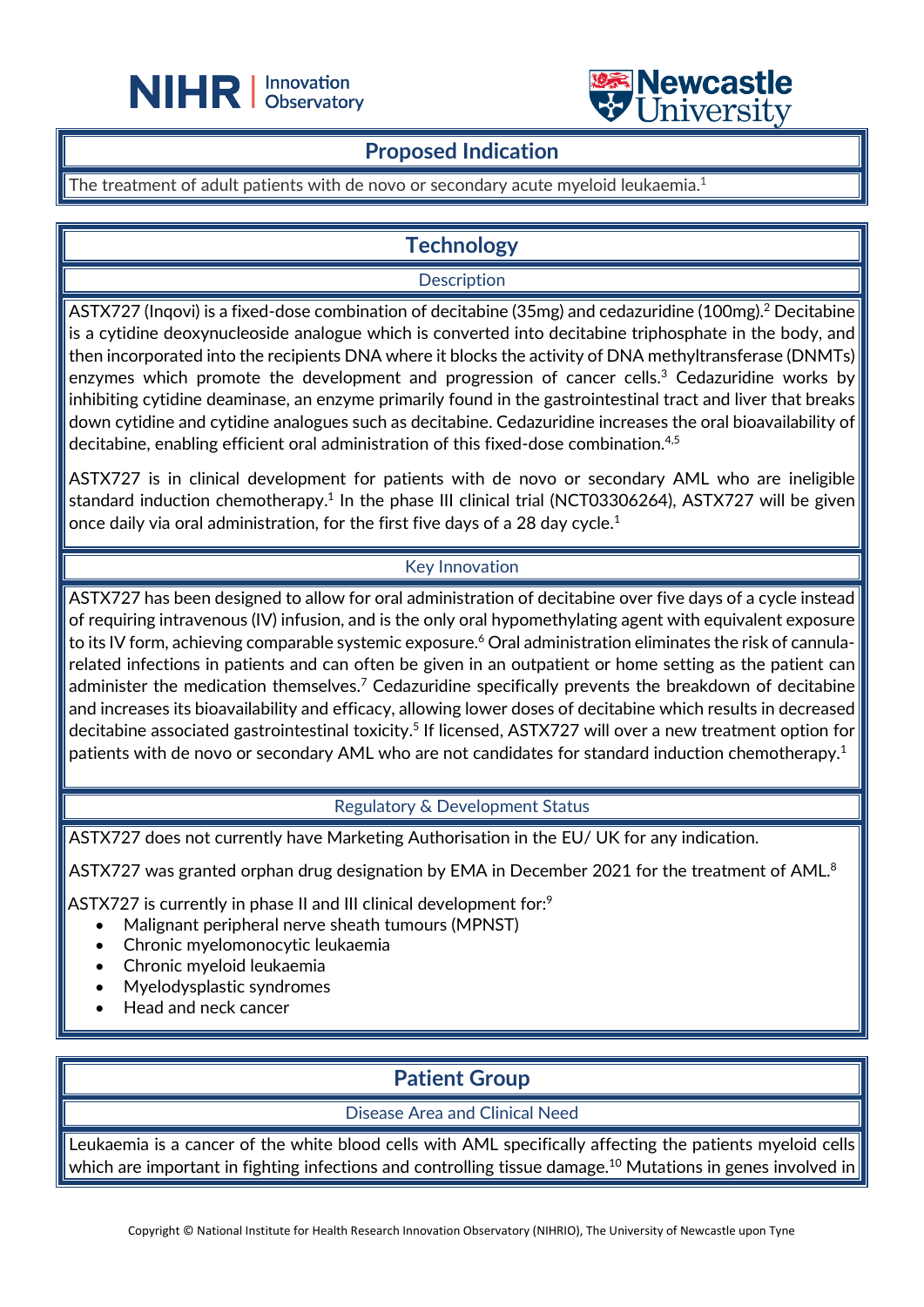



haematopoiesis results in a clonal expansion of undifferentiated myeloid precursors (blasts) in the peripheral blood and bone marrow resulting in ineffective erythropoiesis and bone marrow failure.<sup>11</sup> Symptoms of AML usually develop rapidly, becoming worse over time and can include frequent infections, fatigue, weakness, breathlessness, and unusual/ frequent bruising or bleeding.10 Risk factors of developing AML include age with most cases seen in those aged 85-89, smoking, obesity, exposure to radiation or benzene, genetic conditions such as Fanconi anaemia or Down's syndrome, previous treatment with chemotherapy drugs, and autoimmune conditions such as rheumatoid arthritis.<sup>12</sup>

L

In England (2017), there were 4,102 patients diagnosed with AML and 2,497 deaths registered where AML was the underlying cause.<sup>13</sup> AML accounts for less than 1% of all new cancer cases in the UK each year, but 2% of cancer deaths (2016-18).<sup>14</sup> The one-year survival rate for patients diagnosed with leukaemia in England between 2013 and 2017 was 72.4%, dropping to 53.5% over five years.<sup>15,16</sup> The age standardised incidence rate of AML in England is 6.2 and 4.1 per 100,000 amongst males and females respectively.17 In England (2020-21), there were 49,708 finished consultant episodes (FCEs) and 47,027 admissions for AML (ICD-10 code C92.0), which resulted in 37,597 day cases and 100,038 FCE bed days.18

### Recommended Treatment Options

The main treatment for AML is chemotherapy, with other treatments including targeted cancer drugs, growth factors, antibiotics, radiotherapy, or leukapheresis; supportive treatments are often given with main treatment options to manage symptoms and include painkillers, anti-sickness medications, and blood or platelet transfusions.<sup>19</sup> Over half of patients with AML are ineligible for intensive chemotherapy and stem cell transplants due to factors such as age or comorbidities, and for these patients there is no firmly established standard-of-care.20

Non-intensive treatment options currently recommended by NICE for untreated AML include venetoclax with azacytidine or liposomal cytarabine–daunorubicin. 21

| <b>Clinical Trial Information</b> |                                                                                                                                                                                                                                                                                                                                                                                                                                                             |                                                                                                                                                                                                                                                                                                                                                                                                |
|-----------------------------------|-------------------------------------------------------------------------------------------------------------------------------------------------------------------------------------------------------------------------------------------------------------------------------------------------------------------------------------------------------------------------------------------------------------------------------------------------------------|------------------------------------------------------------------------------------------------------------------------------------------------------------------------------------------------------------------------------------------------------------------------------------------------------------------------------------------------------------------------------------------------|
| <b>Trial</b>                      | ASCERTAIN; NCT03306264, 2018- NCT04093570,<br>Open-Label, Crossover Study of<br>ASTX727 (Cedazuridine<br>and<br>Decitabine<br>Fixed-Dose<br>Combination) Versus IV Decitabine<br>in Subjects With Myelodysplastic<br>$(MDS)$ ,<br>Syndromes<br>Chronic<br>Myelomonocytic Leukemia (CMML),<br>and Acute Myeloid Leukemia (AML)<br><b>Phase III- Recruiting</b><br>Location(s): UK, USA, Canada, and 7<br>EU countries.<br>Primary completion date: July 2021 | 2018-003942-18;<br>An $ $<br>003395-12; A Phase 3, Randomized,    Open-Label, Multicenter, Extension Study<br>for Participants Who Participated in Prior<br>Clinical Studies of ASTX727 (Standard<br>Dose), With a Food Effect Substudy at Select<br><b>Study Centers</b><br><b>Phase II-</b> Enrolling by invitation<br>Location(s): USA and Canada<br>Primary completion date: December 2024 |
| <b>Trial Design</b>               | open-label                                                                                                                                                                                                                                                                                                                                                                                                                                                  | Randomised, crossover assignment, Non-randomised, sequential assignment,<br>open-label                                                                                                                                                                                                                                                                                                         |
| Population                        | with<br>North<br>America)                                                                                                                                                                                                                                                                                                                                                                                                                                   | N=200 (planned); Participants (in $\ N=332$ (planned); Participants who have<br>MDS previously participated<br>in<br>an<br>Astex-1                                                                                                                                                                                                                                                             |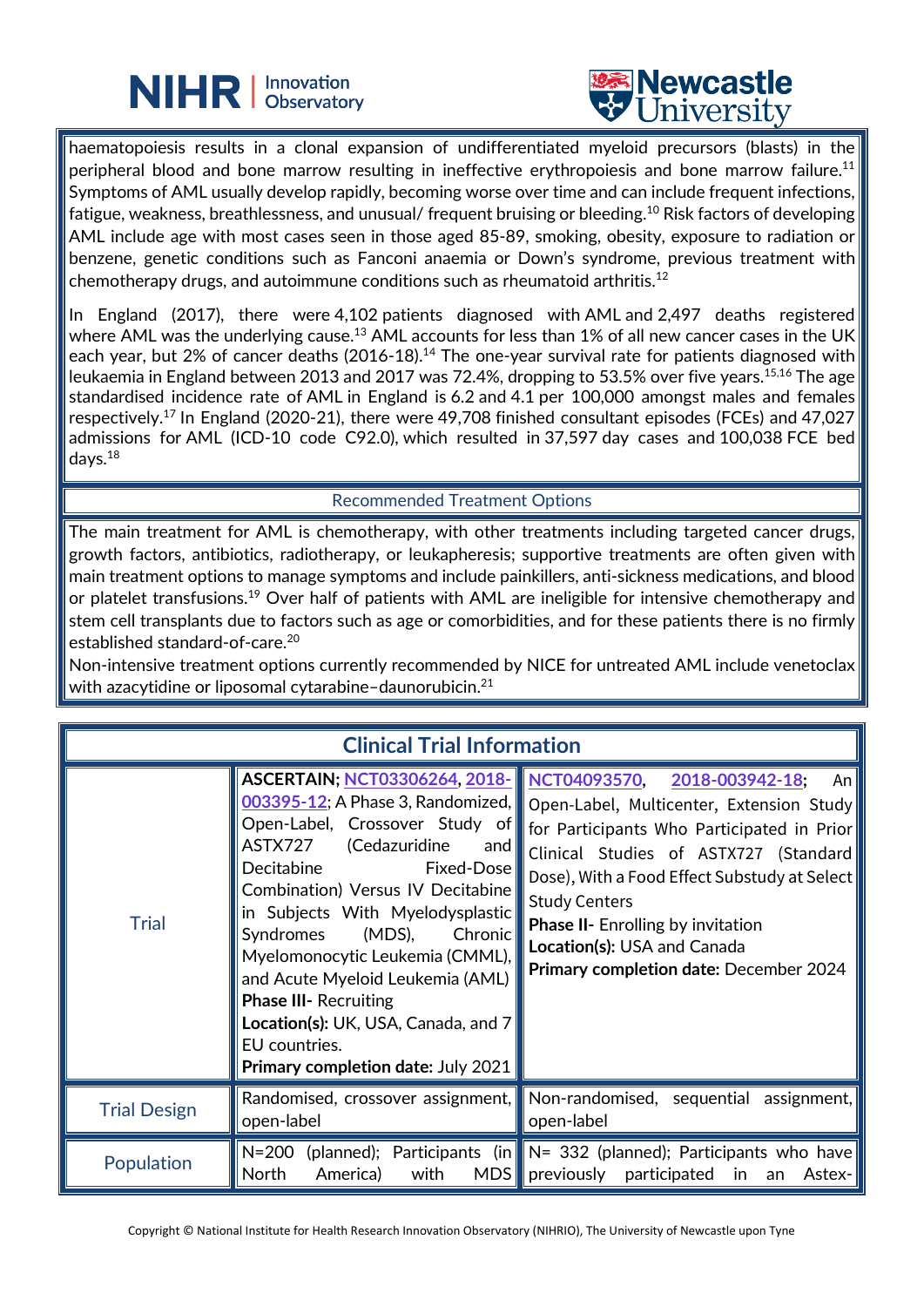

L



|                         | novo<br>de<br><i>including</i><br>all<br><b>British</b><br>subtypes<br>sideroblasts,<br>refractory $\ \$ over.<br>ringed<br>with<br>blasts,<br>anaemia<br>excess<br>refractory anaemia with excess<br>blasts in transformation, and chronic<br>$leu$ kaemia<br>myelomonocytic<br>[CMML]) or participants (in Europe)<br>with de novo or secondary $AML,$<br>who are not candidates for standard<br>induction chemotherapy; aged $18$<br>years and over. | previously treated or untreated with sponsored ASTX727 clinical trial and was<br>or secondary MDS, still on active treatment with ASTX727 at<br>French-American- the time of study completion, diagnosed<br>(refractory with MDS including all subtypes or AML of<br>anaemia, refractory anaemia with any subtype except M3; aged 18 years and                                                                                                                                                                                                                                  |
|-------------------------|---------------------------------------------------------------------------------------------------------------------------------------------------------------------------------------------------------------------------------------------------------------------------------------------------------------------------------------------------------------------------------------------------------------------------------------------------------|---------------------------------------------------------------------------------------------------------------------------------------------------------------------------------------------------------------------------------------------------------------------------------------------------------------------------------------------------------------------------------------------------------------------------------------------------------------------------------------------------------------------------------------------------------------------------------|
| Intervention(s)         | 100mg cedazuridine and<br>5 days every cycle (28 days).                                                                                                                                                                                                                                                                                                                                                                                                 | ASTX727 fixed dose combination of The recommended starting dose is the<br>35mg fixed-dose combination<br>(FDC)<br>tablet,<br>decitabine, oral dose, once daily for containing 100 mg cedazuridine and 35 mg<br>decitabine, once daily, Days 1 through 5 in<br>28-day cycles. Participants should receive<br>ASTX727 at the same dose they received in<br>the last cycle of their parent study; if an<br>adjustment from that dose is required, a<br>different total cycle dose may be employed,<br>as guided by the dose adjustment guidelines<br>in the parent study protocol. |
| Comparator(s)           | Decitabine $20mg/m^2$ , intravenous No active comparator<br>(IV) infusion                                                                                                                                                                                                                                                                                                                                                                               |                                                                                                                                                                                                                                                                                                                                                                                                                                                                                                                                                                                 |
| Outcome(s)              | Frame: 18 months]<br>See trial record for full list of all<br>outcomes                                                                                                                                                                                                                                                                                                                                                                                  | Total 5-day Area Under the Curve Number of participants with treatment-<br>(AUC) exposures of decitabine [Time    emergent adverse events (TEAEs) [Time  <br>Frame: from date of transition into this<br>extension study until 30 days following the<br>Iast dose, up to approximately 2 years]<br>See trial record for full list of all other<br>outcomes                                                                                                                                                                                                                      |
| Results (efficacy)      | achieved<br>median<br>Study<br>overall<br>survival of 31.7 months and an<br>overall response rate of 62%, with<br>22%<br>of patients<br>achieving<br>a l<br>complete response. <sup>6</sup>                                                                                                                                                                                                                                                             |                                                                                                                                                                                                                                                                                                                                                                                                                                                                                                                                                                                 |
| <b>Results (safety)</b> | Safety findings from the study were<br>similar to those anticipated with IV<br>decitabine,<br>with<br>incidence<br>of  <br>cytopenias<br>slightly<br>higher<br>with $\ $                                                                                                                                                                                                                                                                                |                                                                                                                                                                                                                                                                                                                                                                                                                                                                                                                                                                                 |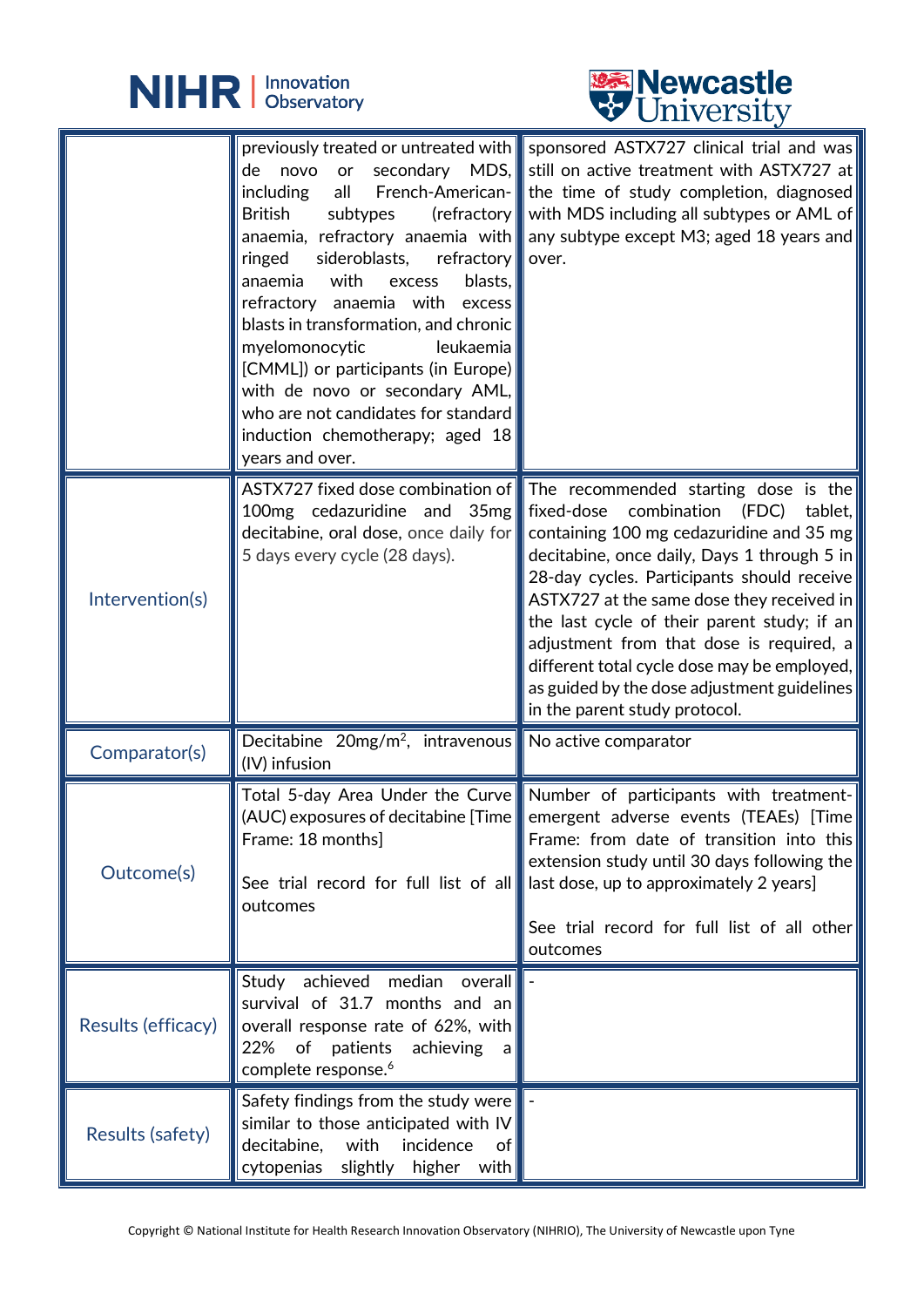



INQOVI during Cycle 1 compared to IV decitabine. The most common adverse events (AEs) of thrombocytopenia, neutropenia, and anemia were consistent with expected AEs with parenteral hypomethylating agent treatment.<sup>6</sup>

L

# **Estimated Cost**

The cost of ASTX-727 is not yet known.

# **Relevant Guidance**

### NICE Guidance

- NICE technology appraisal in development. Talacotuzumab for untreated acute myeloid leukaemia (ID1262) (GID-TA10249). Expected publication date TBC.
- NICE technology appraisal in development. Pevonedistat with azacitidine for untreated myelodysplastic syndromes, chronic myelomonocytic leukaemia and acute myeloid leukaemia (ID3877). Expected publication date TBC.
- NICE technology appraisal in development. Venetoclax with low dose cytarabine for untreated acute myeloid leukaemia when intensive chemotherapy is unsuitable (ID4071) (GID-TA10976). Expected publication date April 2022.
- NICE technology appraisal. Venetoclax with azacitidine for untreated acute myeloid leukaemia when $\parallel$ intensive chemotherapy is unsuitable (TA765). February 2022.
- NICE technology appraisal. Liposomal cytarabine–daunorubicin for untreated acute myeloid leukaemia (TA552). December 2018.
- NICE technology appraisal. Gemtuzumab ozogamicin for untreated acute myeloid leukaemia (TA545). November 2018.
- NICE clinical guideline. Haematological cancers: improving outcomes (NG47). May 2016

### NHS England (Policy/Commissioning) Guidance

• NHS England. 2013/14 NHS Standard Contract for Cancer: Chemotherapy (Adult). B15/S/a.

Other Guidance

- European Society of Medical Oncology. Clinical practice guidelines- Acute myeloid leukaemia in adult patients. 2020.<sup>22</sup>
- West London Cancer Alliance (NHS). Pan-London haemato-oncology clinical guidelines. 2020.23
- West Midlands Cancer Alliance (NHS). West midlands guidelines for the treatment of adult acute myeloid leukaemia. 2020.24

# **Additional Information**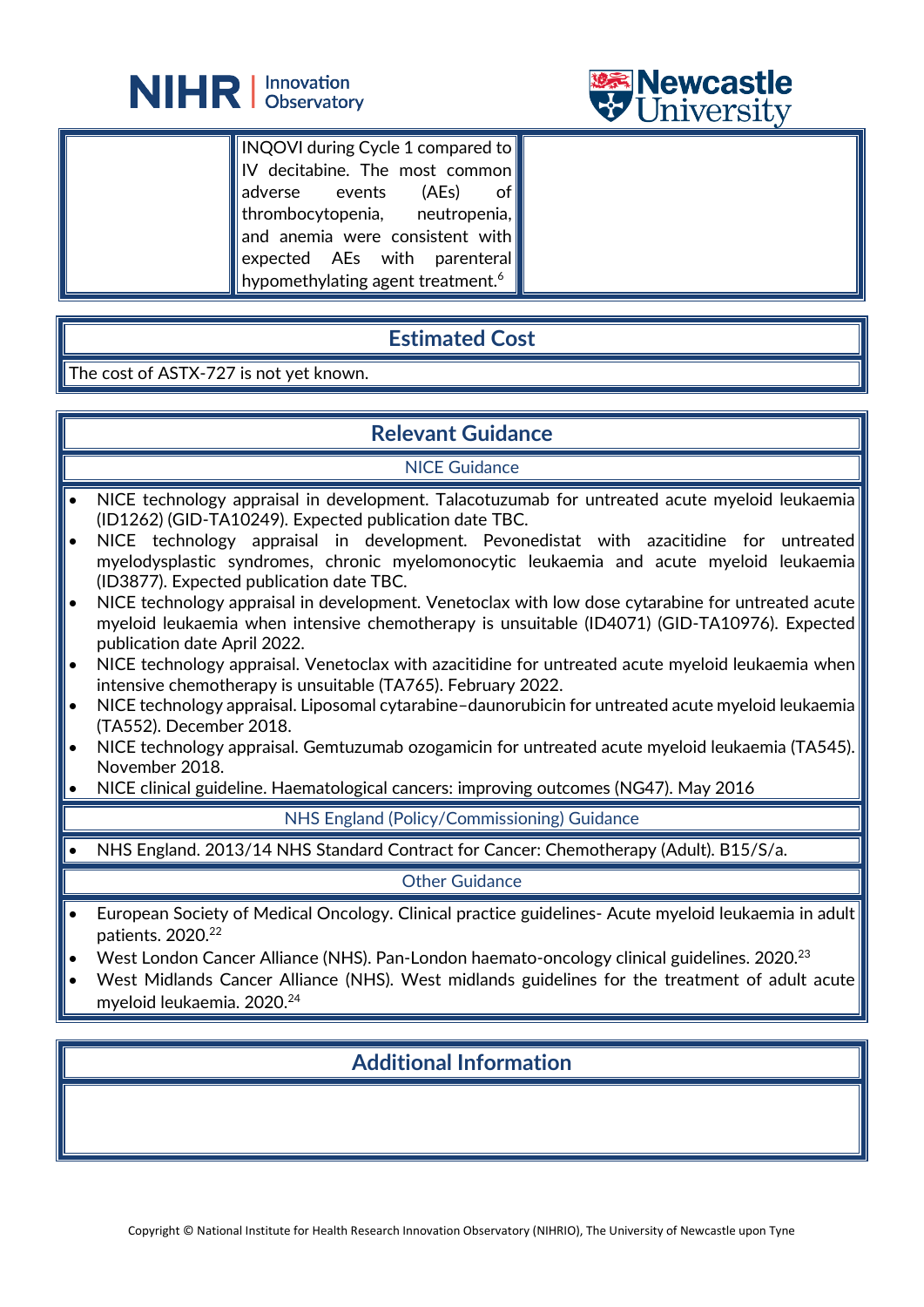



## **References**

| $\mathbf 1$             | ClinicalTrials.gov. Study of ASTX727 vs IV Decitabine in MDS, CMML, and AML. Trial ID:         |
|-------------------------|------------------------------------------------------------------------------------------------|
|                         | NCT03306264. 2017. Status: Recruiting. Available from:                                         |
|                         | https://clinicaltrials.gov/ct2/show/NCT03306264 [Accessed March 7th, 2022].                    |
| $\overline{2}$          | Specialist Pharmacy Service. Cedazuridine + decitabine. 2020. Available from:                  |
|                         | https://www.sps.nhs.uk/medicines/cedazuridine-decitabine/ [Accessed March 7th, 2022].          |
| 3                       | European Medicines Agency (EMA). Dacogen. 2012. Available from:                                |
|                         | https://www.ema.europa.eu/en/medicines/human/EPAR/dacogen [Accessed March 7th,                 |
|                         | 2022].                                                                                         |
| $\overline{\mathbf{4}}$ | Astex Pharmaceuticals. Oral Decitabine and Cedazuridine (ASTX727). 2022. Available from:       |
|                         | https://astx.com/research-development/clinical-pipeline/oral-decitabine-and-cedazuridine-      |
|                         | astx727-hematological-malignancies/ [Accessed March 7th, 2022].                                |
| 5                       | National Cancer Institute. Cedazuridine. Available from:                                       |
|                         | https://www.cancer.gov/publications/dictionaries/cancer-drug/def/cedazuridine [Accessed        |
|                         | March 7th, 2022].                                                                              |
| 6                       | Astex Pharmaceuticals. Astex Pharmaceuticals Presents Overall Survival Data From               |
|                         | ASCERTAIN Phase 3 Study of Oral Hypomethylating Agent INQOVI® (decitabine and                  |
|                         | cedazuridine) in MDS and CMML at International Congress on Myelodysplastic Syndromes.          |
|                         | 2021. Available from: https://astx.com/astex-pharmaceuticals-presents-overall-survival-        |
|                         | data-from-ascertain-phase-3-study-of-oral-hypomethylating-agent-inqovi-decitabine-and-         |
|                         | cedazuridine-in-mds-and-cmml-at-international-congress-on/ [Accessed March 7th, 2022].         |
| 7                       | Cyriac JM, James E. Switch over from intravenous to oral therapy: A concise overview.          |
|                         | Journal of pharmacology & pharmacotherapeutics. 2014;5(2):83-7. Available from:                |
|                         | https://doi.org/10.4103/0976-500X.130042                                                       |
| 8                       | European Medicines Agency (EMA). Committee for Orphan Medicinal Products (COMP):               |
|                         | 2.1.1. cedazuridine, decitabine - EMA/OD/0000066742. 2021. Available from:                     |
|                         | https://www.ema.europa.eu/en/documents/minutes/minutes-comp-meeting-3-5-                       |
|                         | november-2021_en.pdf [Accessed March 7th, 2022].                                               |
| 9                       | ClinicalTrials.gov. astx727, astex   Recruiting, Not yet recruiting, Active, not recruiting,   |
|                         | Completed, Enrolling by invitation Studies   Interventional Studies   Phase 2, 3. 2022.        |
|                         | Available from:                                                                                |
|                         | https://clinicaltrials.gov/ct2/results?cond=&term=astx727%2C+astex&cntry=&state=&city=         |
|                         | &dist=&Search=Search&recrs=a&recrs=b&recrs=d&recrs=e&recrs=f&type=Intr&phase=1&p               |
|                         | hase=2 [Accessed March 7th, 2022].                                                             |
| 10                      | National Health Service (NHS). Overview- Acute myeloid leukaemia. 2019. Available from:        |
|                         | https://www.nhs.uk/conditions/acute-myeloid-leukaemia/ [Accessed March 7th, 2022].             |
| 11                      | Vakiti A, Mewawalla P. Acute Myeloid Leukemia. 2021. Available from:                           |
|                         | https://www.ncbi.nlm.nih.gov/books/NBK507875/ [Accessed March 7th, 2022].                      |
| 12                      | Cancer Research UK. Acute myeloid leukaemia- risks and causes. 2020. Available from:           |
|                         | https://www.cancerresearchuk.org/about-cancer/acute-myeloid-leukaemia-aml/risks-               |
|                         | causes [Accessed March 7th, 2022].                                                             |
| 13                      | Office for National Statistics. Cancer registration statistics, England. 2019. Available from: |
|                         | https://www.ons.gov.uk/peoplepopulationandcommunity/healthandsocialcare/conditionsa            |
|                         |                                                                                                |
|                         | nddiseases/datasets/cancerregistrationstatisticscancerregistrationstatisticsengland            |
|                         | [Accessed March 14th, 2022].                                                                   |
| 14                      | Cancer Research UK. Acute myeloid leukaemia (AML) statistics. Available from:                  |
|                         | https://www.cancerresearchuk.org/health-professional/cancer-statistics/statistics-by-          |